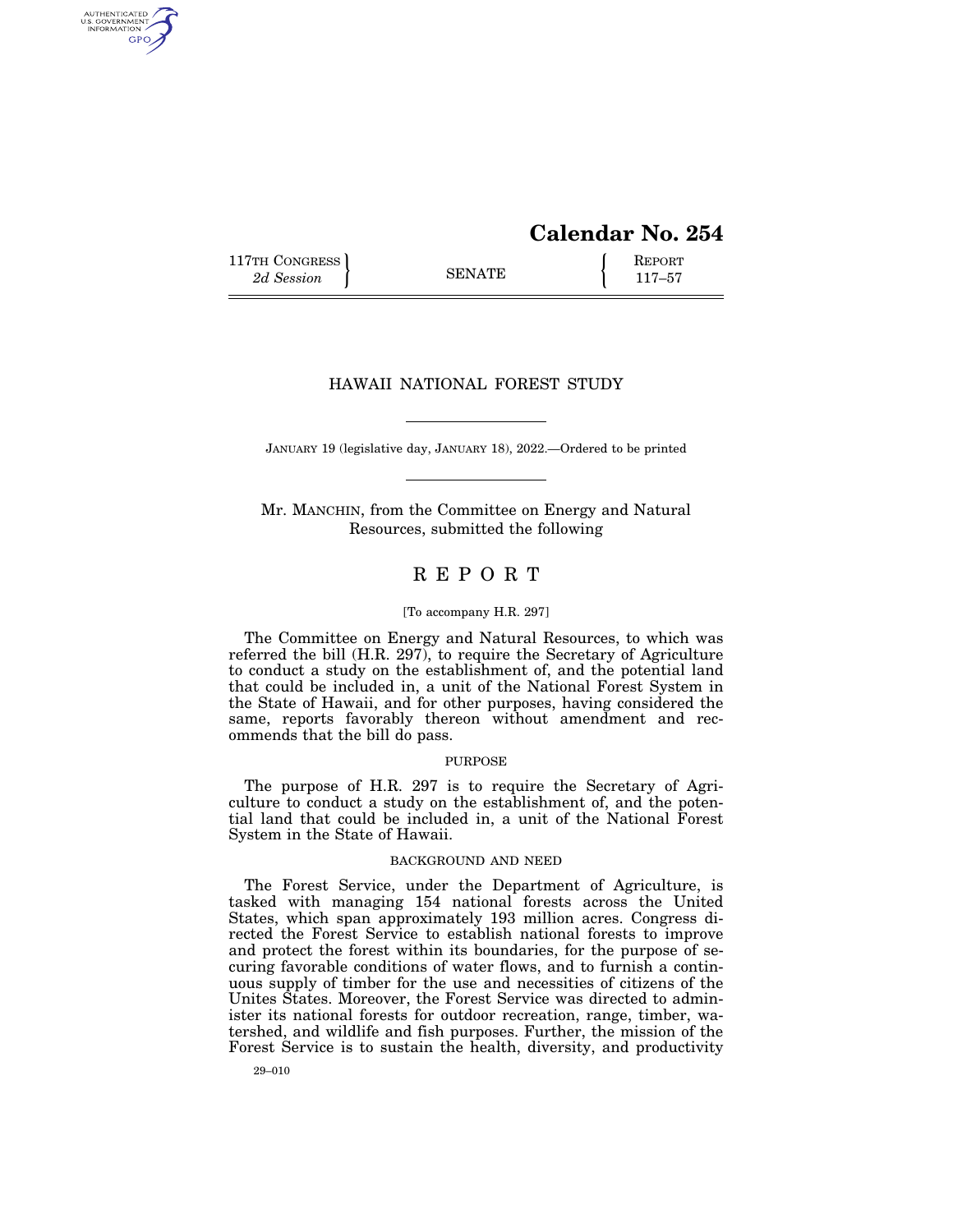of the nation's forests and grasslands to meet the needs of present and future generations.

Hawaii is one of seven states that do not have a national forest. H.R. 297 directs the Forest Service to study the suitability and feasibility of establishing a unit of the National Forest System in the State of Hawaii, and to identify available land that could be included in a potential national forest.

#### LEGISLATIVE HISTORY

H.R. 297 was introduced by Representatives Case and Kahele on January 13, 2021. The House of Representatives passed H.R. 297 on May 12, 2021, by a voice vote. A Senate companion measure, S. 554, was introduced by Senators Hirono and Schatz on March 3, 2021. The Subcommittee on Public Lands, Forests, and Mining held a hearing on S. 554 on June 16, 2021.

#### COMMITTEE RECOMMENDATION

The Senate Committee on Energy and Natural Resources, in open business session on November 18, 2021, by a majority voice vote of a quorum present, recommends that the Senate pass H.R. 297. Senator Lee asked to be recorded as voting no.

#### SECTION-BY-SECTION ANALYSIS

#### *Section 1. Hawaii National Forest Study*

Subsection (a) provides key definitions for the Act, including the boundaries of the study area.

Subsection (b)(1) directs the Forest Service to study the suitability and feasibility of establishing a unit of the National Forest System in the study area and to identify available land within this study area that could be included in the unit.

Paragraph (2) requires the Forest Service to coordinate with the Hawaii Department of Land and Natural Resources and consult with the Hawaii Department of Agriculture and other interested government entities, private and nonprofit organizations, and individuals.

Paragraph (3) requires the Forest Service to consider unique vegetation types in the study area that should be targeted for inclusion, evaluate the ability of the agency to improve and protect forest areas and secure favorable water flows, and determine whether the unit would expand, enhance, or duplicate resource protection and visitor-use opportunities.

Paragraph (3) also requires the Forest Service to consider the size and location of potential parcels to be included in the national forest to ensure the national forest would be economical to administer, to evaluate the willingness of landowners to sell or transfer the land, to evaluate the suitability of the land to be designated as a research natural area or an experimental forest, to estimate the costs of acquiring land as well as the costs of operating the National Forest System unit, and to consider other alternatives for the conservation, protection, and use of the areas being considered.

Subsection (c) is a savings clause clarifying that nothing in this section authorizes the Secretary to take any action that would affect the use of any land owned or not owned by the United States.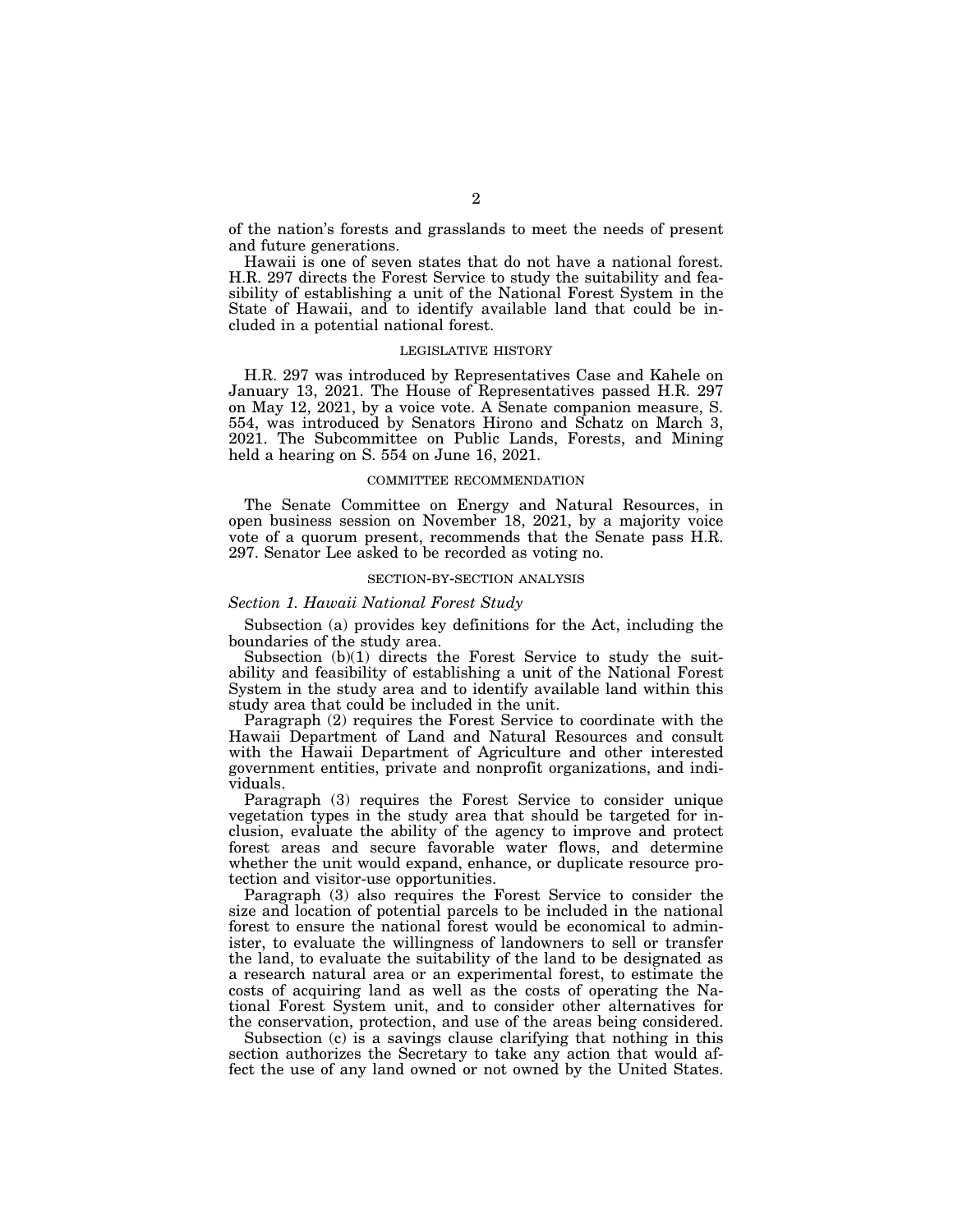Subsection (d) requires the Secretary to submit a report to Congress within 3 years after the date of enactment of this Act that describes the results of the study and any conclusions or recommendations of the Secretary.

### COST AND BUDGETARY CONSIDERATIONS

The Congressional Budget Office has not estimated the costs of H.R. 297 as ordered reported. The Committee has requested, but has not yet received, the Congressional Budget Office's estimate of the cost of H.R. 297 as ordered reported. When the Congressional Budget Office completes its cost estimate, it will be posted on the Internet at www.cbo.gov.

## REGULATORY IMPACT EVALUATION

In compliance with paragraph 11(b) of rule XXVI of the Standing Rules of the Senate, the Committee makes the following evaluation of the regulatory impact which would be incurred in carrying out H.R. 297. The bill is not a regulatory measure in the sense of imposing Government-established standards or significant economic responsibilities on private individuals and businesses. No personal information would be collected in administering the program. Therefore, there would be no impact on personal privacy. Little, if any, additional paperwork would result from the enactment of H.R. 297, as ordered reported.

#### CONGRESSIONALLY DIRECTED SPENDING

H.R. 297, as ordered reported, does not contain any congressionally directed spending items, limited tax benefits, or limited tariff benefits as defined in rule XLIV of the Standing Rules of the Senate.

#### EXECUTIVE COMMUNICATIONS

The testimony provided by the Forest Service, United States Department of Agriculture at the June 16, 2021, hearing on the Senate companion measure, S. 554, follows:

STATEMENT OF CHRIS FRENCH DEPUTY CHIEF, NATIONAL FOREST SYSTEM U.S. FOREST SERVICE, UNITED STATES DEPARTMENT OF AGRICULTURE

Chairman Cortez Masto, Ranking Member Lee and members of the subcommittee, thank you for the opportunity to appear before you today to present the views of the U.S. Department of Agriculture (USDA) on several public land bills.

USDA supports S. 554, which would require the Secretary of Agriculture to conduct a study to determine the suitability and feasibility of establishing a unit of the NFS on the islands of Hawai'i, Maui, Molokai, Lāna'i, O'ahu, and Kaua'i in the State of Hawai'i; and to identify available land within the study area that could be included in the unit. The Secretary would be required to conduct the study in coordination with the Hawai'i Department of Land and Natural Resources and consult with the Hawai'i Department of Agriculture, and other interested govern